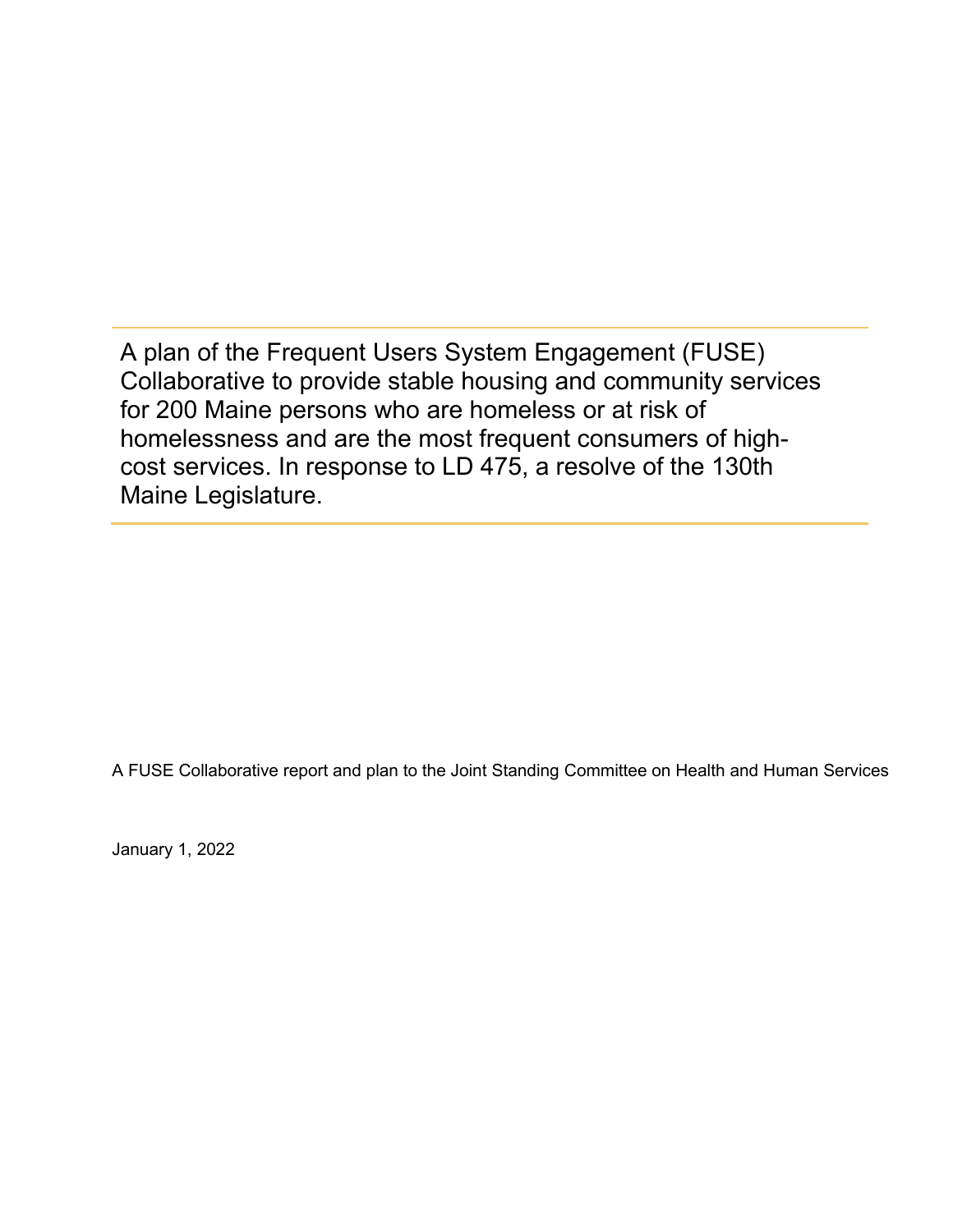# **Table of Contents**

| PHASE TWO - EVALUATION AND SUSTAINABILITY (Years 4 through 5) 11 |  |
|------------------------------------------------------------------|--|
|                                                                  |  |
|                                                                  |  |
|                                                                  |  |
|                                                                  |  |
|                                                                  |  |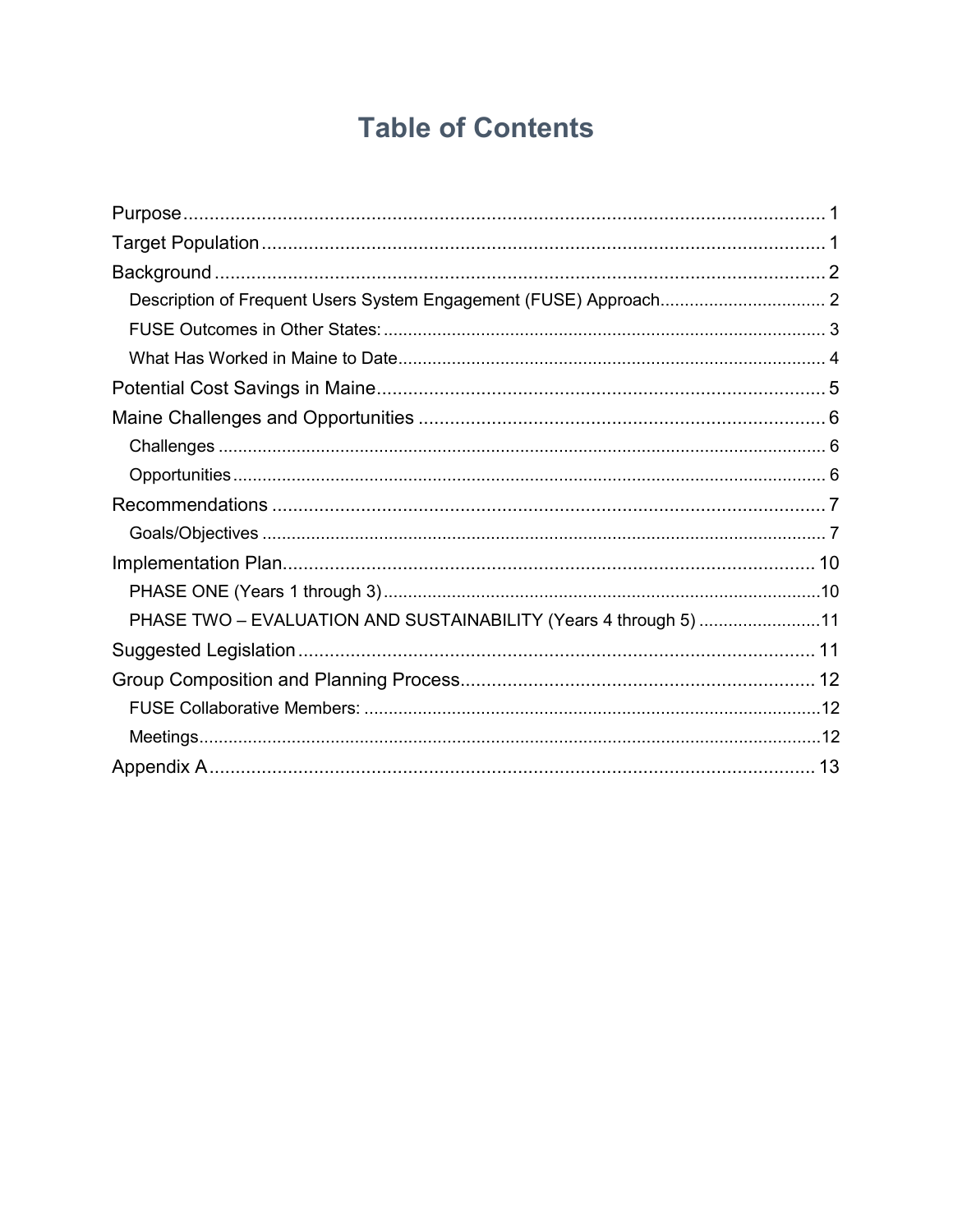# <span id="page-2-0"></span>**Purpose**

The 130th Maine Legislature established the **Frequent Users System Engagement (FUSE) Collaborative** (L.D. 475) tasked with the following:

"That the collaborative shall develop a plan to provide stable housing and community services to 200 persons who are homeless or at risk of homelessness who are the most frequent consumers of high-cost services, such as psychiatric hospitals, emergency shelters, emergency rooms, police, jails and prisons."

# <span id="page-2-1"></span>**Target Population**

The target FUSE population is defined as follows:

Individuals must be identified as having long-term homelessness as defined as having resided in a place not meant for human habitation, a temporary outdoor shelter, an emergency shelter, homeless shelter, or a setting of institutional care or incarceration for a minimum total of 180 days out of the last 365 days. Stays in a setting of institutional care or incarceration may not account for more than 90 of the member's total homeless days in any one 365-day period; AND have two chronic conditions or one chronic condition with a qualifying risk factor of having a second chronic condition.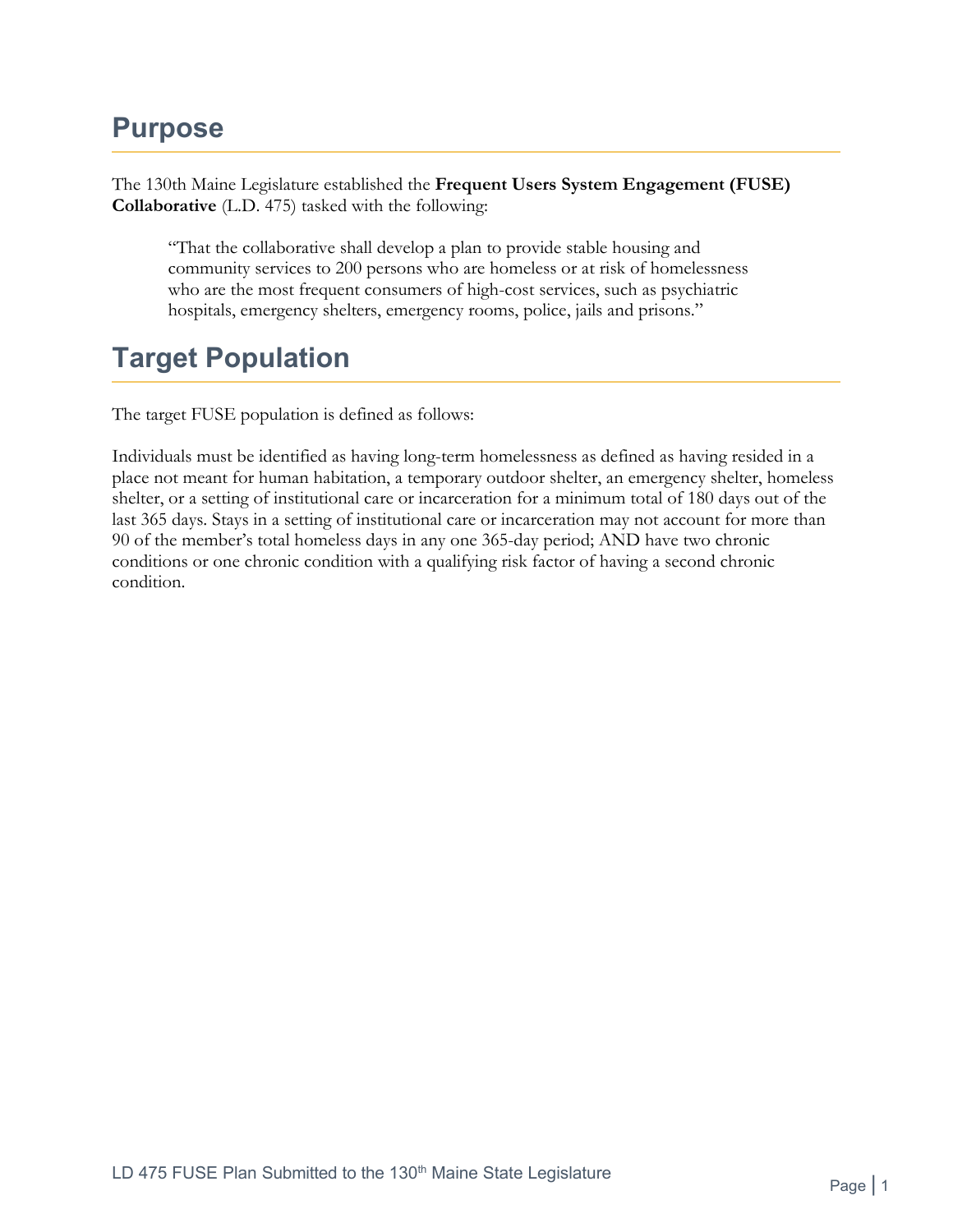# <span id="page-3-0"></span>**Background**

## <span id="page-3-1"></span>**Description of Frequent Users System Engagement (FUSE) Approach**

The Frequent Users Systems Engagement (FUSE) systems planning model was developed by Corporation for Supportive Housing (CSH). The model combines data driven population targeting, multi-stakeholder engagement, and targeted supportive housing for the frequent users of emergency services.

The target population for FUSE includes those individuals who meet criteria for frequent utilization of crisis systems, including homelessness, low income, behavioral health concerns, chronic physical health conditions and frequent emergency room and/or hospitalizations. This population often has frequent interaction with law enforcement as well. The diagram below indicates the intersection of homeless services, emergency healthcare, and jails where we would find the population of individuals frequently accessing all three – estimated at about 200 individuals in Maine.



The FUSE approach has worked in nearly 40 other communities across the country that target this population for supportive housing. FUSE data suggests that:

- $\bullet$  30% of our resources are being spent on 1% of our homeless population because they remain homeless
- We can safely predict that cost per person served will be a fraction of the resources now spent on individuals in the FUSE population
- This population does not do well when unhoused and tends to do better when housed
- The intervention that works best for them is Permanent Supportive Housing (PSH), providing sufficient supports for housing stability and improvements in overall health
- Once this population is housed, shelters, jails and emergency rooms will not be crowded with the same people and law enforcement and EMS personnel will be able to focus on the general public rather than the same small group of people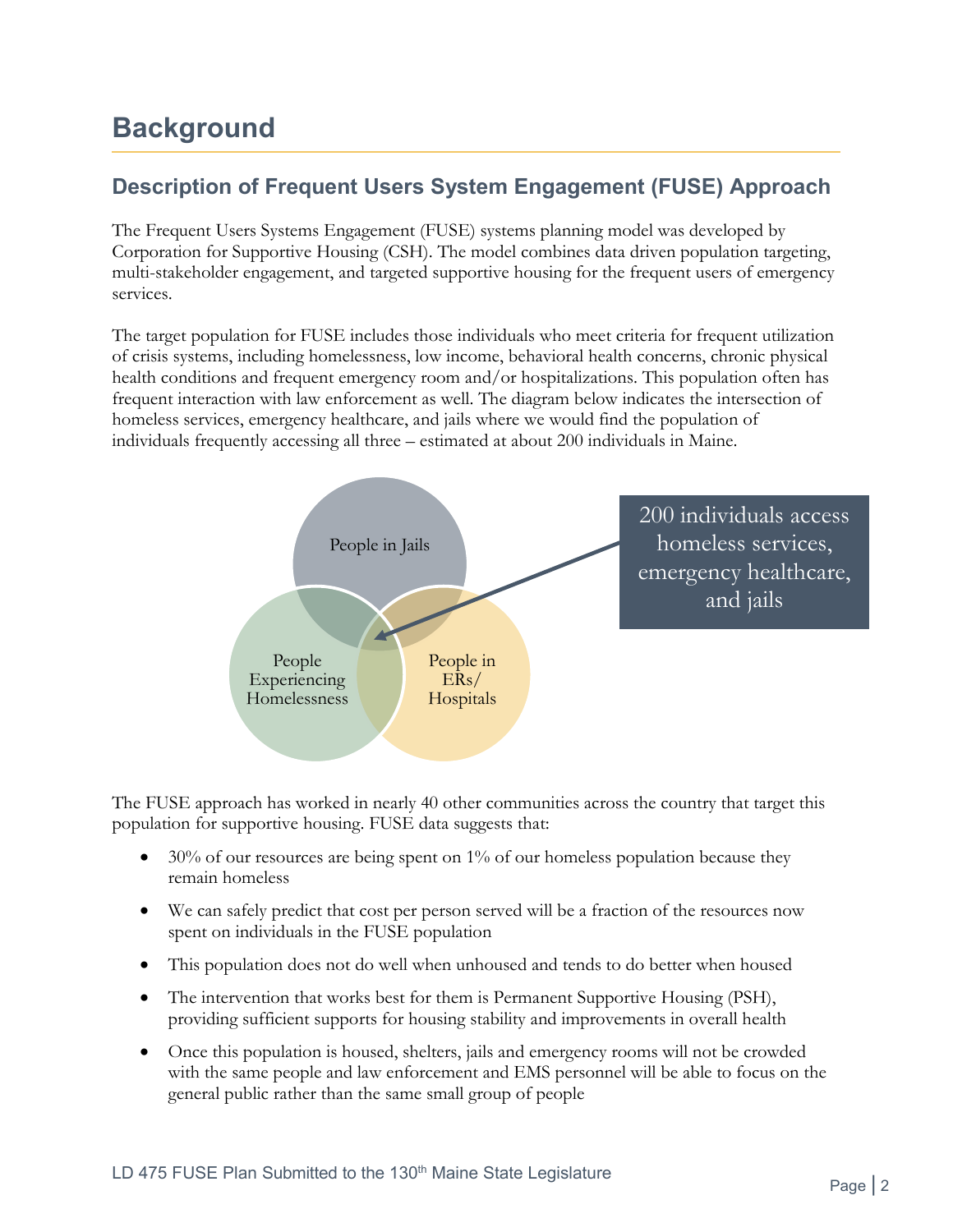## <span id="page-4-0"></span>**FUSE Outcomes in Other States:**

#### **Connecticut Statewide FUSE program**:

- \$7,800 annual cost reduction;
- 92% supportive housing retention rate; and
- Significant decreases in overnight hospitalizations (68%) and ER visits (62%).
- 73% reduction in jail stays after 1 year; and
- A near total decrease in emergency shelter usage (99%) for the first 120 people housed through the initiative.

#### **Minnesota – Hennepin County FUSE program:**

- \$13,000 in annual cost savings for Hennepin County per person;
- $60\%$  fewer arrests (with 45% having had 1 or no arrests);
- 700 fewer nights in jail (39% reduction);
- 1,704 fewer shelter nights (39% reduction);
- 85% remained housed after 6 months;
- 90% avoided returning to shelter; and
- 80% avoided returning to jail.

#### **Michigan – Washtenaw County FUSE program:**

- 81% housing retention rate;
- 87% enrolled in Primary Care;
- 46% zero ER utilization;
- 56% zero inpatient hospital stays.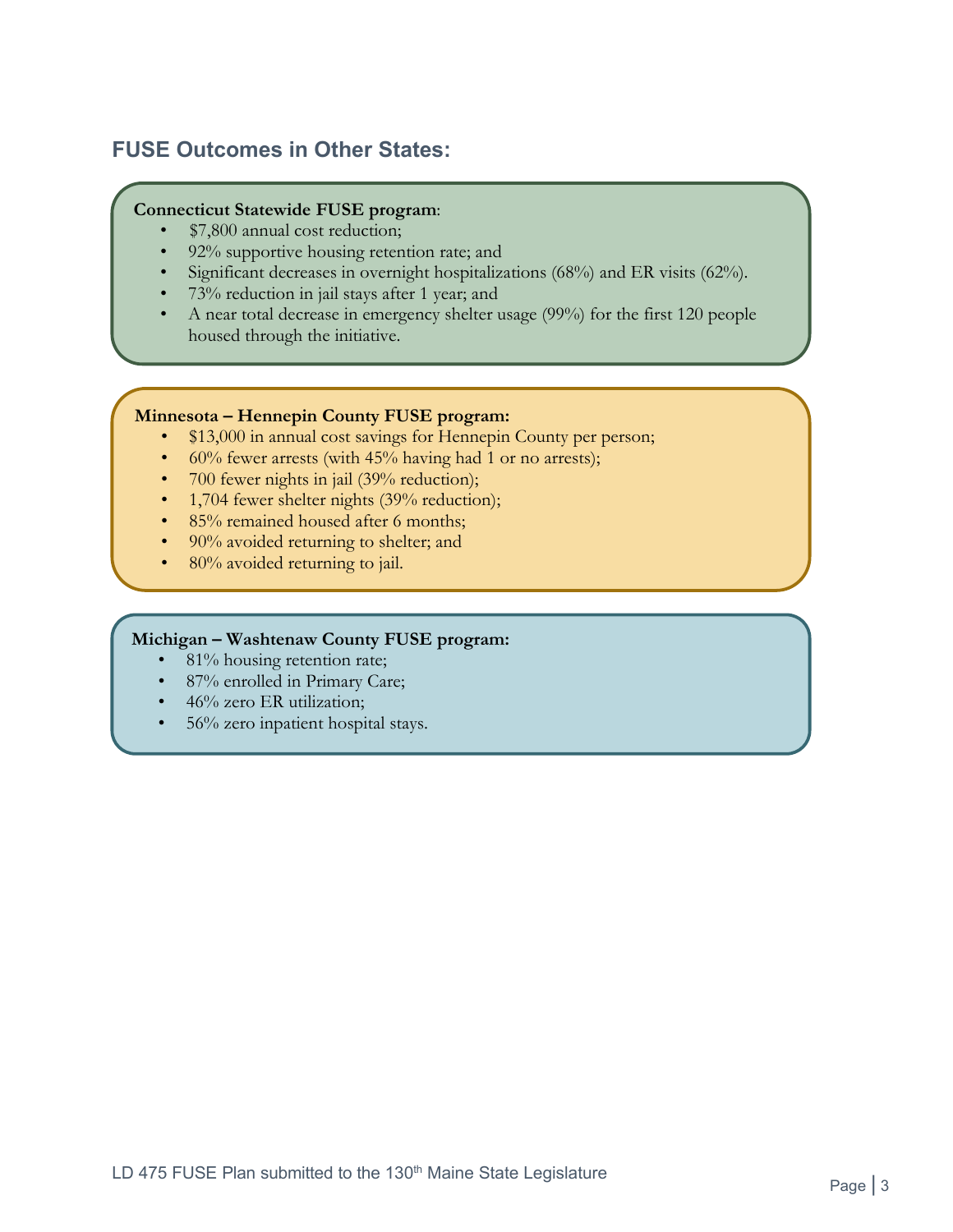### <span id="page-5-0"></span>**What Has Worked in Maine to Date**

Since April 2015 Portland's Emergency Shelter Assessment Committee has focused on a by name list effort to house and keep housed the longest stayers in homelessness (Long Term Stayers – LTS) in the city. Eighteen organizations have been working together on this and as of November 2021 the group has housed 355 individuals, with a success rate of 90.3% in remaining stably housed.



This chart shows that over an eight-month period in Cumberland County individuals who remained unhoused were over 20 times more likely to be in jail and almost 7 times more likely to be hospitalized than their peers who found stable housing.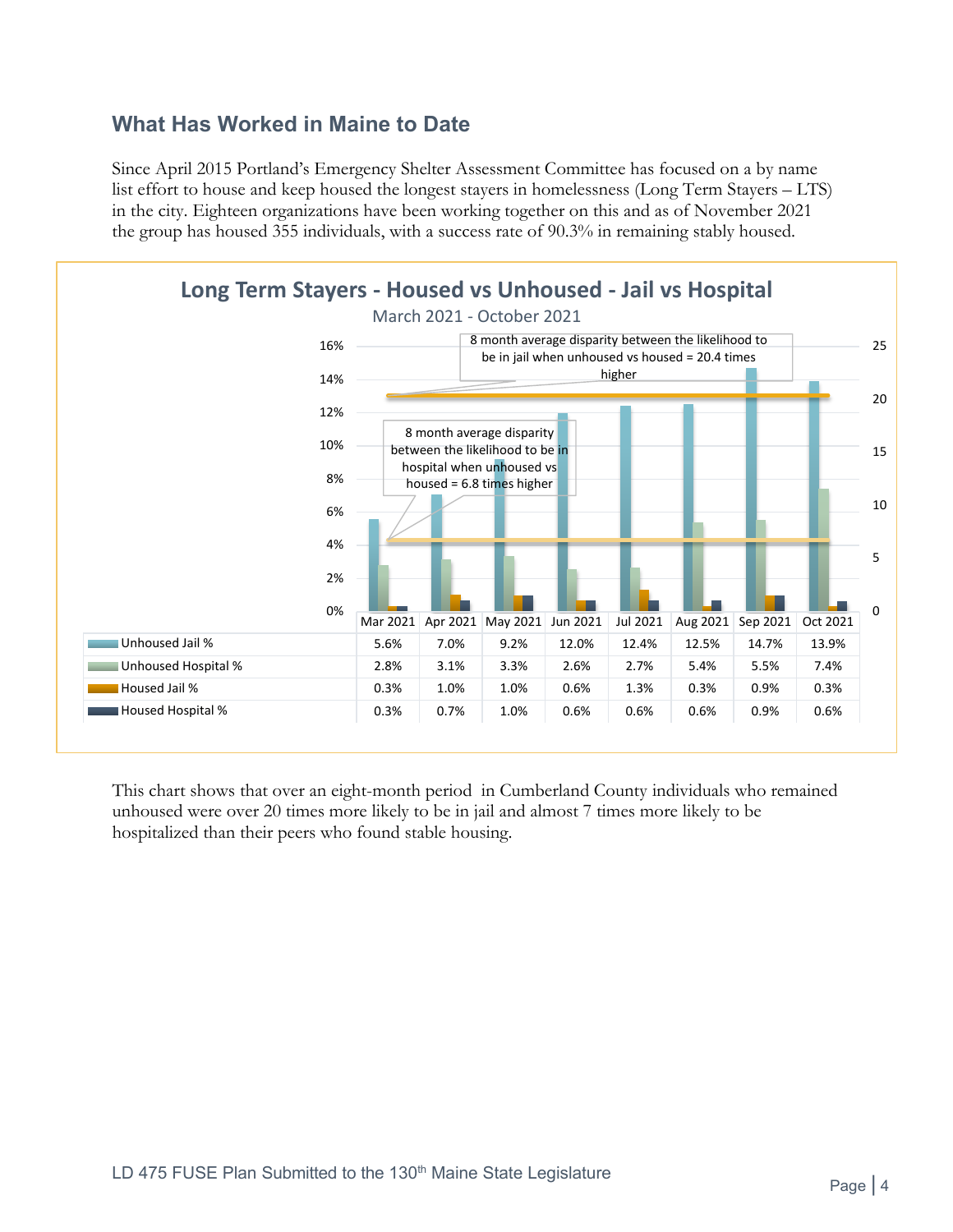# <span id="page-6-0"></span>**Potential Cost Savings in Maine**

Today in Maine it costs:

- \$903 per day to have an individual in jail
- \$1,000 per person per day to have an individual in an emergency room, not accounting for emergency transportation or potential hospitalization following such visits
- \$3,073 per person per day to have an individual at Riverview Psychiatric Center
- \$40 per person per day to keep an individual at the least expensive emergency shelter (Oxford Street in Portland), not accounting for food and other homeless services

It currently costs:

- \$9,756 to house an individual for an entire year in Maine (\$813/month for a onebedroom apartment in Maine; in Portland \$1,100/month, according to the National Low Income Housing Coalition's "Out of Reach 2020" housing cost study).
- And approximately \$2,400 per year for support services (\$60,000 salary and benefits divided by a caseload of 25)



For a total cost of \$12,156 per year per individual (\$15,600 in Portland) to provide Permanent Supportive Housing with basic support services. This is a mere **\$33** per day or \$43 per day in the Portland-area housing market.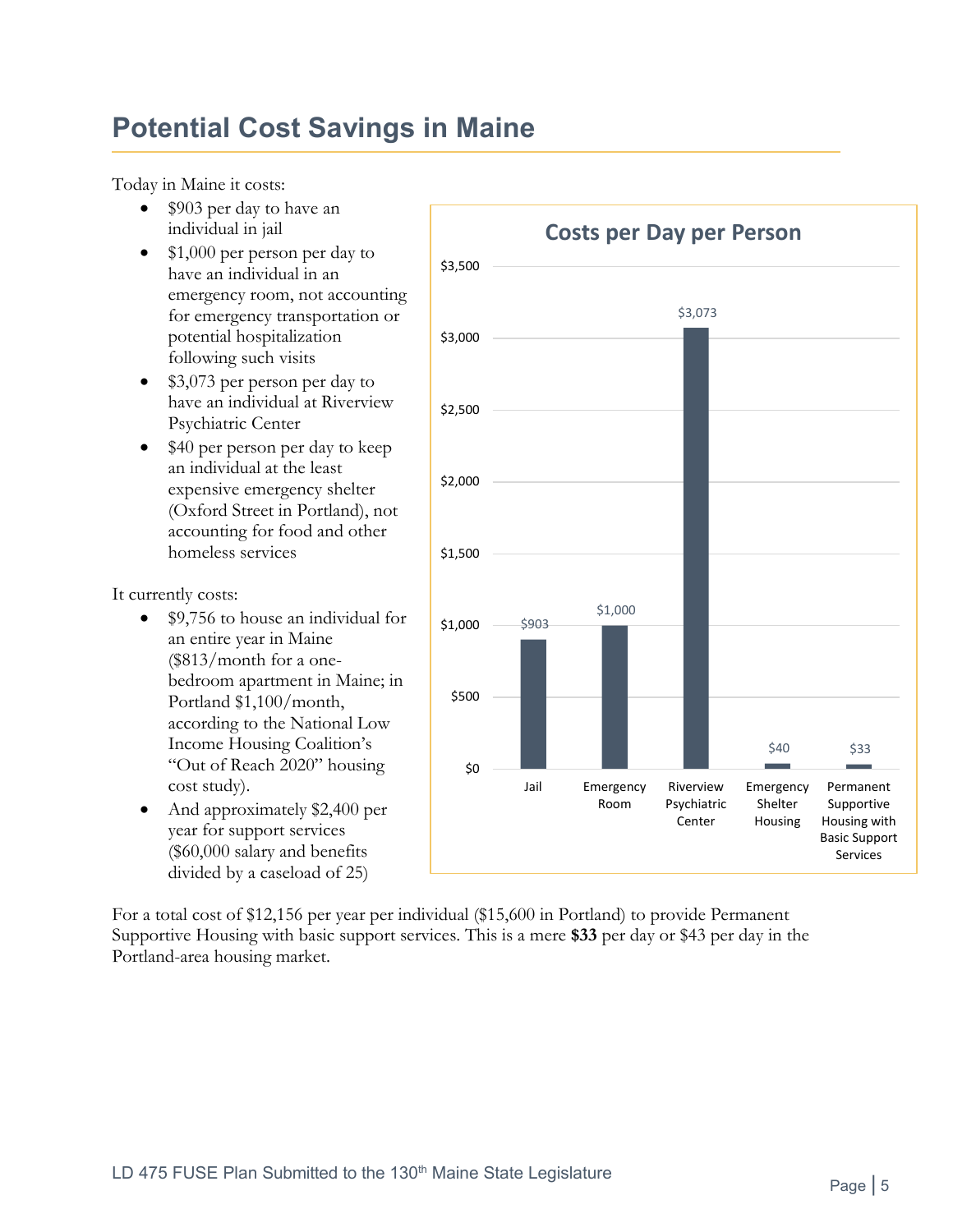# <span id="page-7-0"></span>**Maine Challenges and Opportunities**

## <span id="page-7-1"></span>**Challenges**

- **Housing Supply:** There is a significant lack of available permanent supportive housing units for this population, along with inconsistency in the availability of rental subsidies
- **Barriers to Housing:** It is difficult to find housing that this population can't be rejected from or kicked out of. Most face barriers to obtaining housing, including:
	- a record of evictions
	- poor credit histories
	- stigma and discrimination toward both the population and rental assistance such as Housing Choice Vouchers or Shelter Plus Care
	- no appeal process for private landlords denying housing
	- a lack of intensive case managers that can work with landlords to support individuals in housing.
- **Service/Treatment Funding:** Individuals struggling with long-term homelessness often require a high level of care to address their physical and mental health needs. While there are programs that can provide ongoing services for people with complex needs, all of these programs are voluntary and based on client choice. This creates challenges for housing providers when an individual becomes housed and decides they no longer need formal services. Current services do not uniformly allow for assertive engagement efforts required to help people stay engaged in treatment (see sect. 17 Assertive Community Treatment regs "outreach through a closed door" as a positive example).
- **Support Funding:** There is no funding mechanism to provide ongoing support for individuals choosing not to engage in formal behavioral health services.
- **Barriers to Engagement:** Individuals belonging to this population tend to experience symptoms of mental illness often resulting in isolation, paranoia and distrust.
	- Lack of a successful strategy for engagement in general
	- Lack of successful strategy for continuity of engagement from pre to post tenancy
	- Constant crises are an impediment to long term service implementation
	- This population tends to disappear, either due to being unsheltered or lost in another system, interfering with long term service plans

## <span id="page-7-2"></span>**Opportunities**

- **Collaboration:** there are partners from multiple systems working to find solutions for this population. These include the two key components of MaineHousing and Office of Behavioral Health working together to find pathways to permanent supportive housing.
- **Established Permanent Supportive Housing (PSH) Program:** MaineHousing has an annual funding source for PSH through the federal Housing Trust Fund.
- **HOME ARP:** The American Rescue Plan provided approximately \$20 million to Maine to address homelessness, including the creation of new housing units which could include permanent supportive housing units.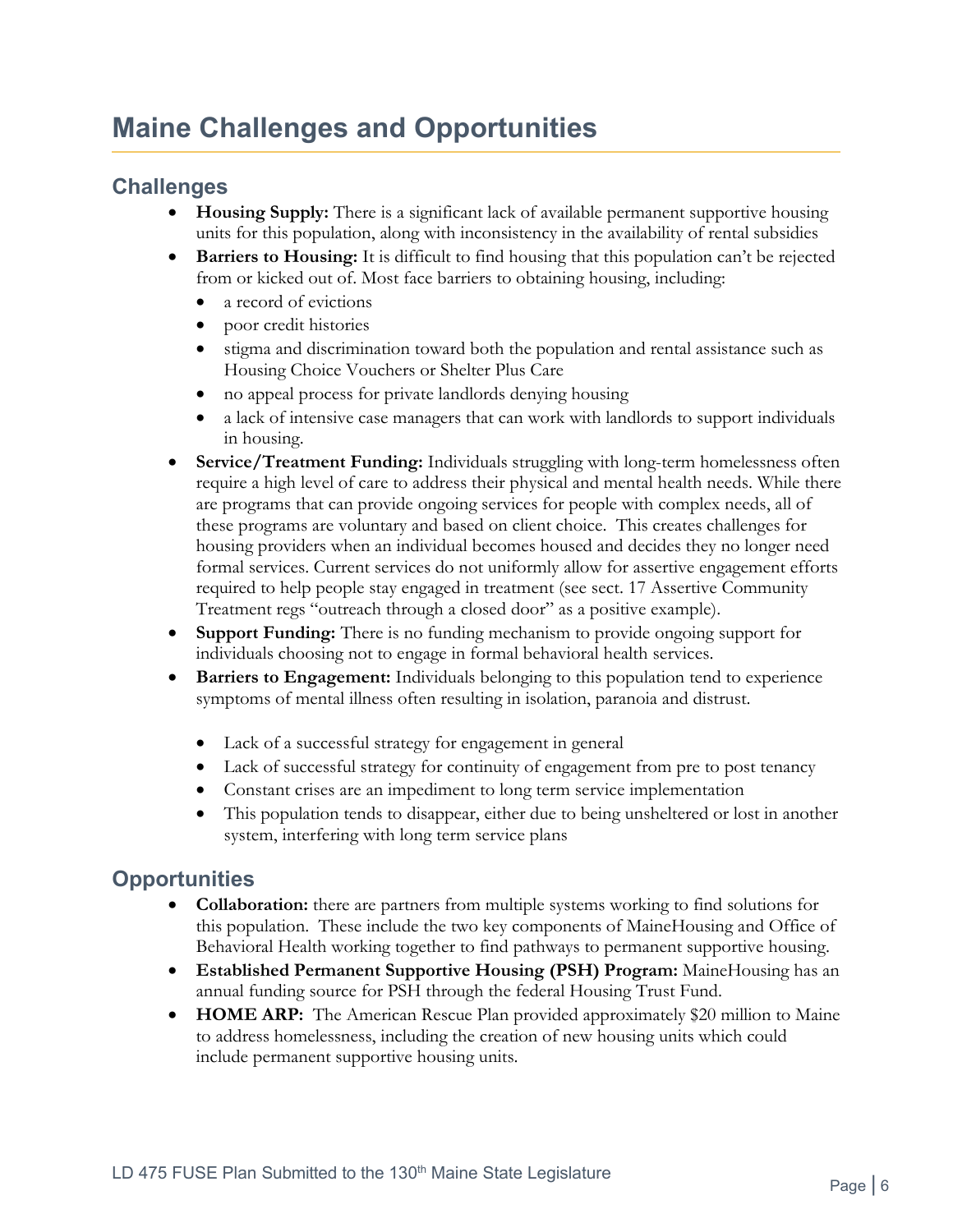- **MaineCare Homeless Health Home Program:** A new MaineCare service is in the approval process which will targets this population for both pre and post tenancy support.
- **Long Term Stayers Initiatives:** There are already systems in place to identify and house this population in the urban areas where most reside – particularly Portland and Bangor. These models can be easily replicated across the state.
- **City of Portland Tax Increment Financing:** Portland has put stipulations on affordable housing supported by TIFs to be inclusive of permanent supportive housing for Long Term Stayers. This is slowly increasing the supply of housing opportunities for this population.
- **Maine Homeless Response System ReDesign:** A new regional homeless services delivery model is being implemented in the state. Nine Homeless Service Hubs are being established which will first work to build a By Name List of all sheltered and unsheltered homeless individuals in their area. This population will continue to be prioritized for permanent supportive housing resources, as it has been since 2013.
- **Built for Zero:** Maine has contracted with Community Solutions to be a part of the national Built for Zero collaborative which has demonstrated success in decreasing chronic homelessness across the country.

## <span id="page-8-0"></span>**Recommendations**

The FUSE Collaborative makes the following recommendations to MaineHousing and the Department of Health and Human Resources:

## <span id="page-8-1"></span>**Goals/Objectives**

- **Our overarching goal is to have an adequate supply of low barrier permanent supportive housing units inclusive of low barrier, flexible, and ongoing wraparound services for the target population of approximately 200 individuals, and to have all 200 access and retain their housing placement.**

More Specific Goals, Objectives and Strategies include the following:

### **GOAL I: House 200 Individuals Meeting FUSE Criteria by December 2026.**

#### **OBJECTIVE 1:** Ensure a variety of housing and subsidy models **Strategies:**

- Ensure adequate supply of rental subsidies exploring flexible subsidies for nontraditional uses
- Explore master leasing options and shared housing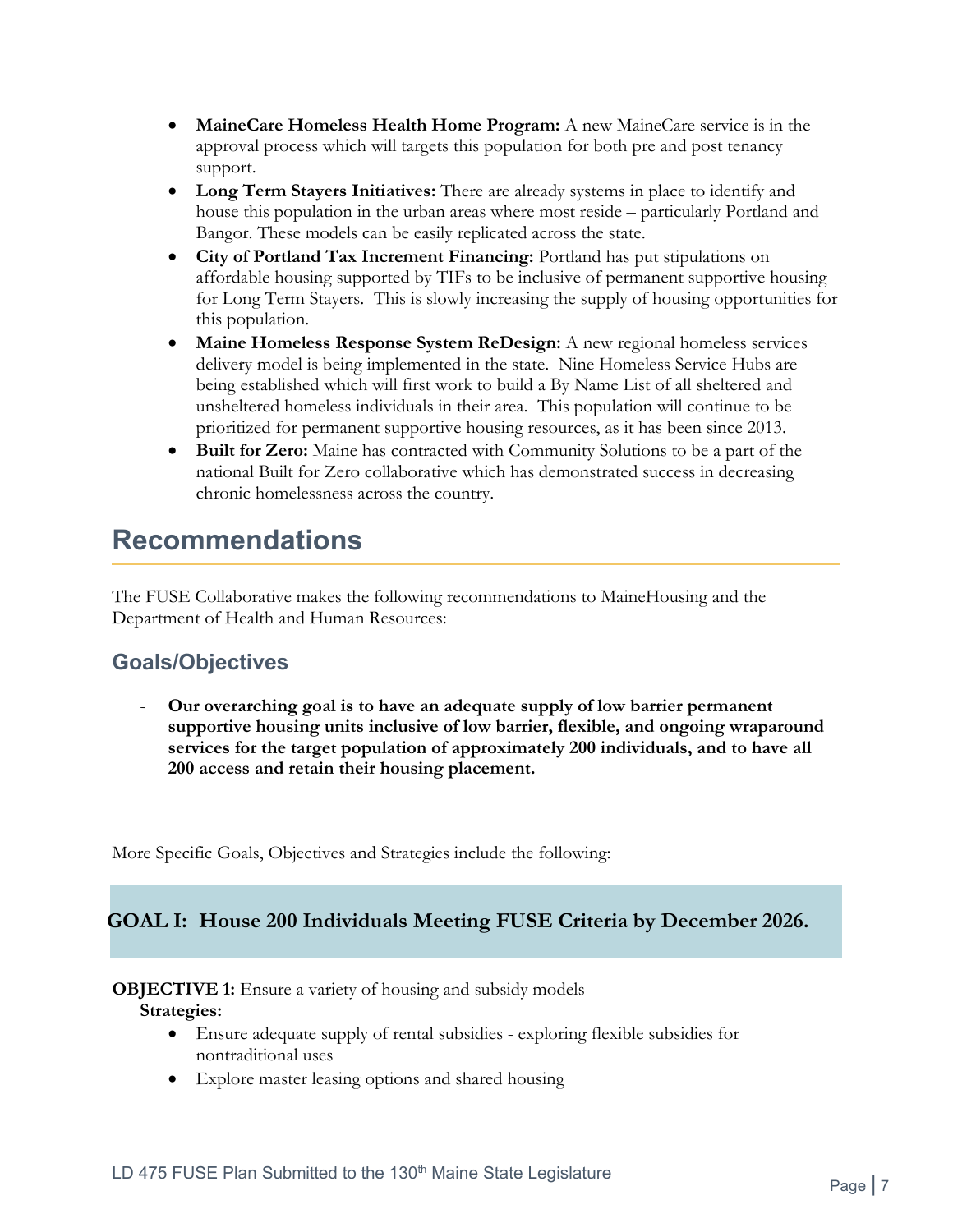- Explore alternative housing providers/collaborators such as hospital funded and staffed PSH, and jail and DOC staffed supportive housing
- Combine comprehensive wraparound services that incorporate assertive engagement strategies (e.g. Assertive Community Treatment, Community Rehabilitation Support) with 'housing you can't get kicked out of'
- Develop funding mechanisms to cover the ongoing 24/7 building supports necessary for individuals struggling with long-term homelessness, especially for those not ready to engage in formal services, similar to the operational subsidies developed for Recovery Residence style housing. Housing supports include:
	- o House managers
	- o Daily living support workers
	- o Front desk staff
	- o Daily living supports, upkeep of housing unit, and lease adherence

### **OBJECTIVE 2:** Create 150 new PSH units by December 2026

**Strategies:**

- Utilize existing and new PSH funding streams through MaineHousing Housing Trust Fund and HOME ARP
- Develop a funding mechanism through MaineHousing that provides funding to fill operational gaps due to inability of clients to pay rent similar to the current Recovery Residence model.
- Include Project Based Vouchers with newly funded PSH projects
- Explore land acquisition of state and municipally owned land/buildings
- Engage more mission-based developers to house this population engaging Genesis Fund for technical assistance and considering making pre-development funds available
- Create additional Housing First projects targeting this population
- Identify land zoning barriers and work to solve them
- Acquire hotels and/or office buildings and convert to housing
- Explore LIHTC inclusion, with owner engagement/commitment and adequate support services

### **OBJECTIVE 3:** Identify short to medium term 'bridges' to PSH

**Strategies:**

- Use hotels as bridge to housing, especially for those barred from shelters
- Ensure funding for staffing of hotels to support individuals in experiencing a successful hotel stay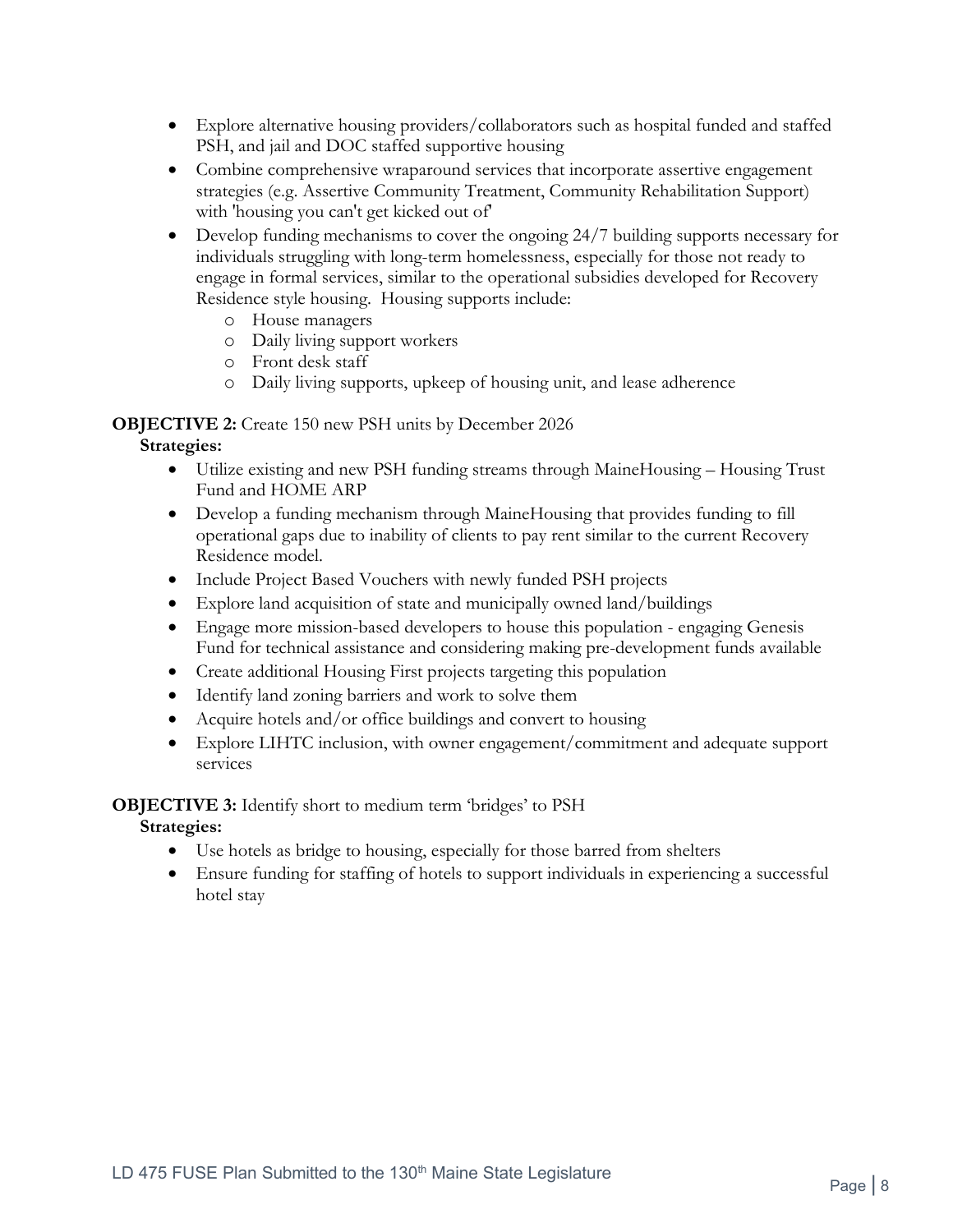### **GOAL II: Ensure Long Term Support Services for the Population by December 2023.**

**OBJECTIVE 1:** Ensure funding mechanisms for uninterrupted permanent support **Strategies:**

- Target MaineCare Health Home service to this population
- Utilize Private Non-Medical Institution (PNMI) support services with an apartment as well as several one bedroom unit PNMIs in one site
- Explore changes to MaineCare Section 13 Targeted Case Management and Section 17 Community Support Services that would expand eligible activities for service providers including assertive engagement and outreach.
- Pursue Certified Community Behavioral Health Clinic model to fund a population health approach using outreach support
- Explore team-based approaches that can include wraparound support
- Ensure people don't have to drop out of services to access other forms of support
- Ensure staff have competencies to assist individuals in maintaining benefits similar to the SSI/SSDI Outreach, Access, and Recovery program
- Explore links with MaineHousing's Emergency Shelter and Housing Assistance Program

**OBJECTIVE 2:** Ensure engagement with individuals that incorporates long-term relationship work to build trust.

#### **Strategies:**

- Update existing MaineCare regulations to allow behavioral health and homeless service providers to participate in long-term/permanent engagement that results in housing for each individual
- Have community health workers/peer supports engage the population
- Continue direct funding through the Office of Behavioral Health that supplements MaineCare billing models to fill gaps.
- Create state-funded Intensive Case Manager (ICM) positions to flexibly serve this population.
- Create 'outreach through a closed door' models designed for persevering in engagement and relationship
- Explore sustainable funding for Community Health Outreach Workers (CHOWs), such as collaboration with OBH funded CHOWS and inclusion in MaineCare Certified Community Behavioral Health Clinic (CCBHC) model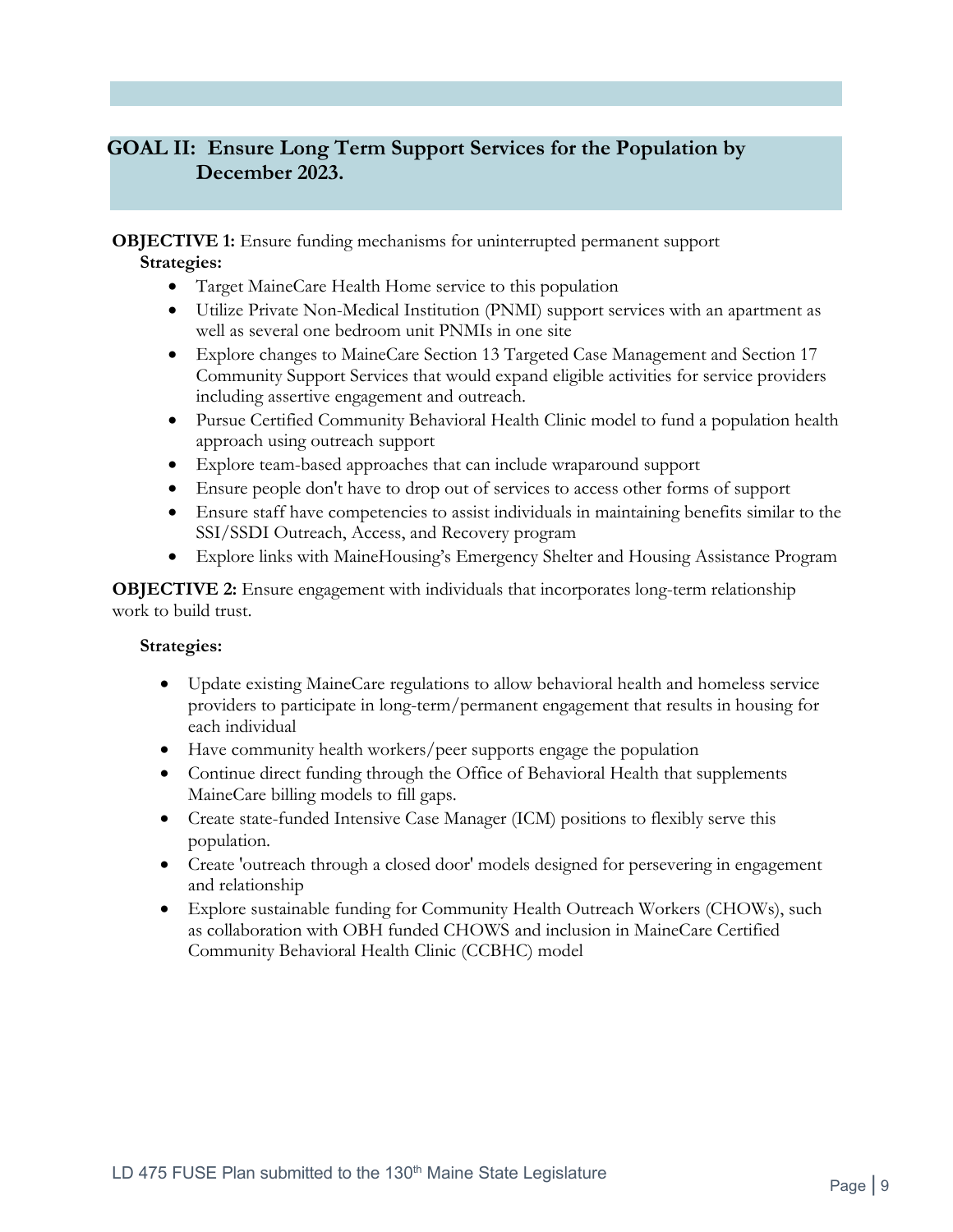## <span id="page-11-1"></span><span id="page-11-0"></span>**PHASE ONE (Years 1 through 3)**

Phase One will focus on the creation of new housing models/units and support services that match this populations' needs. There will also be a focus on incorporating FUSE activities into the recently launched regional Homeless Response Service Hub delivery system and working towards quality data to understand what strategies are effective and what needs to improve.

### **Coordinate Efforts**

- Incorporate FUSE efforts into the recently launched Homeless Response System Re-Design (see Appendix A), and establish local and statewide collaborations to ensure the system works well and case conferencing for this population is a priority across the nine regional Homeless Service Hubs.
- Use and enhance existing LTS focused By Name List efforts. Ensure all players are at the table.
- Ensure that everyone understands that interagency work on housing people is not to be confused with protected health information.
- Revisit data sharing agreements and solve for barriers to having housing case coordination and conferencing for these individuals.
- Find pathways to the development and utilization of Releases of Information that will ensure success – both with clients and provider requirements.

### **Establish Data Dashboards and Reporting Tools**

- Support Homeless Service Hub Coordinators in collecting and reporting on accurate counts for this population in real time – both sheltered and unsheltered individuals.
- Utilize the Homeless Management Information System (HMIS) to track progress in housing this population and keeping them stably housed. Analyze trends for potential challenges and to develop improvement strategies.

### **Develop Various Models of Housing for the FUSE Population** – with a goal of a

minimum of 30 new units per year Some models/strategies to consider:

- Support creative models with extremely low barrier access for this population.
- Encourage hospitals and jails/DOC to create PSH for this population.
- Expand the operations funding model for Recovery Residences so they can target this population.
- Expand the HOUSE pilot based on what is found to be working.
- Create at least one additional bricks and mortar Housing First project.
- Create a point incentive in the Housing Trust Fund RFP so that Permanent Supportive Housing targets this population.
- Create a point incentive in the Qualified Allocation Plan (QAP) and effective continuous wraparound support services so that Low Income Housing Tax Credit housing can be inclusive of this population.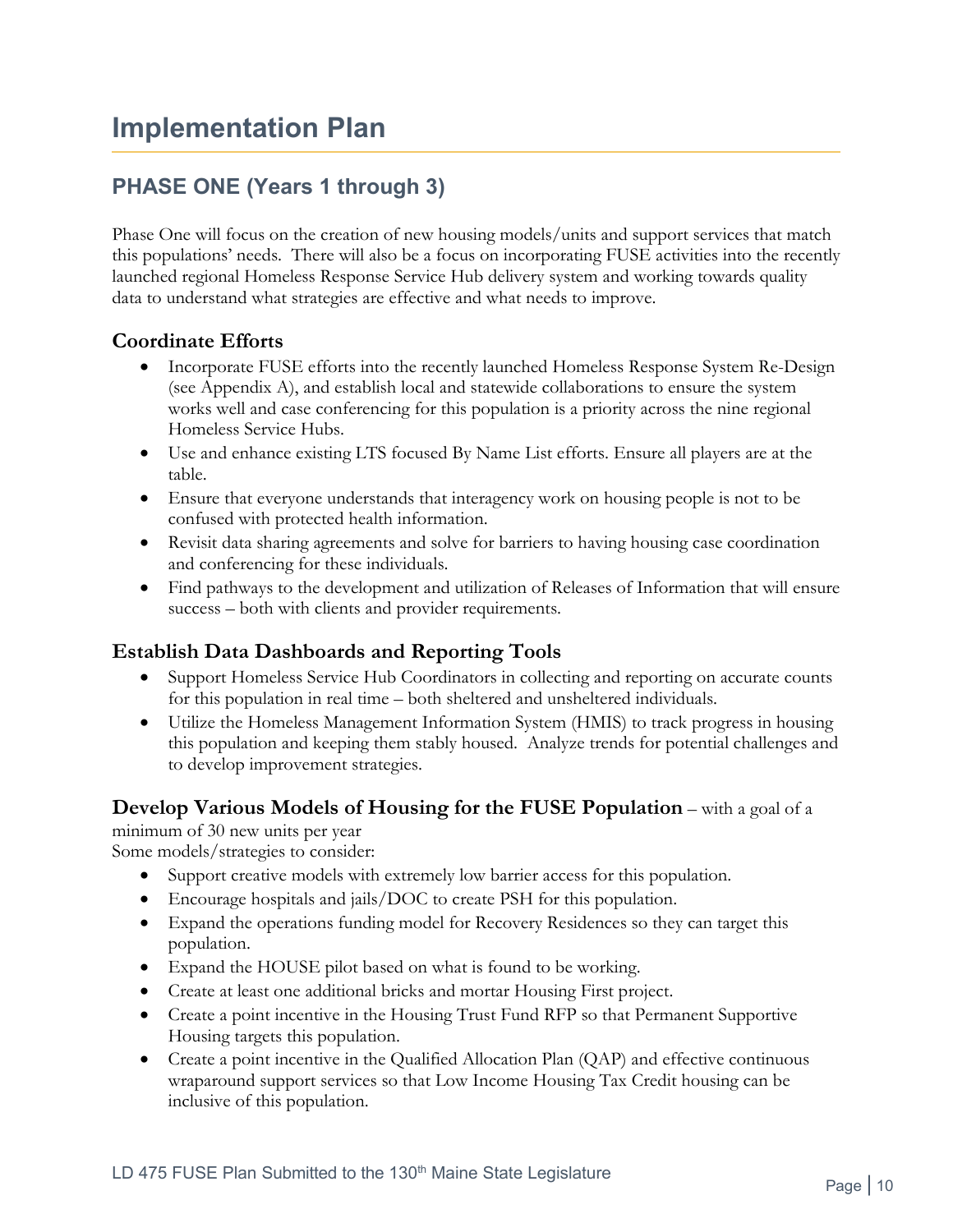### **Ensure Low Barrier Access and Continuity of Wraparound Support Services**

Some models/strategies to consider:

- Create a network of Intensive Case Managers or similar to ensure low barrier access, gap filling, and continuity of care for this population from outreach engagement through to permanent stability, and ensure quantity of this type of staffing is commensurate with need.
- Ensure the MaineCare Homeless Health Home model is a standalone formula for the effective provision of wraparound support services from outreach engagement through permanent stability or is seamlessly braided with other chapters of MaineCare so it is a go-to model for effective services delivery.
- Review existing chapters of MaineCare to ensure they are effective with this population as well, including Section 13 and 17, Health Home Models and Assertive Community Treatment, etc.
- Explore setting up PATH (Projects for Assistance in Transition from Homelessness) or a portion of PATH is set up for continuity of services from outreach through to permanent stability.
- Ensure success of scattered site placements with S+C and BRAP through effective and continuous wraparound support services.

## <span id="page-12-0"></span>**PHASE TWO – EVALUATION AND SUSTAINABILITY (Years 4 through 5)**

Phase Two will focus on continuation of housing development and implementation of new models of housing paired with wraparound support services. It will also focus on evaluation strategies to determine which models produce the most successful outcomes for individuals. Less successful models will be adjusted as needed to improve outcomes.

By the end of Phase Two a cost effectiveness study should be completed to justify any new streams of funding attached to this initiative.

# <span id="page-12-1"></span>**Suggested Legislation**

- A bill that provides ongoing funding for the development and operations of a housing model similar to Recovery Residences for this population. This legislation should look to leverage existing local, federal and/or private grant funding to maximize the reach of the funding.
- A bill that will create and fund a statewide network of 10 to 12 Intensive Case Managers within the Department of Health and Human Services to work directly with the FUSE population.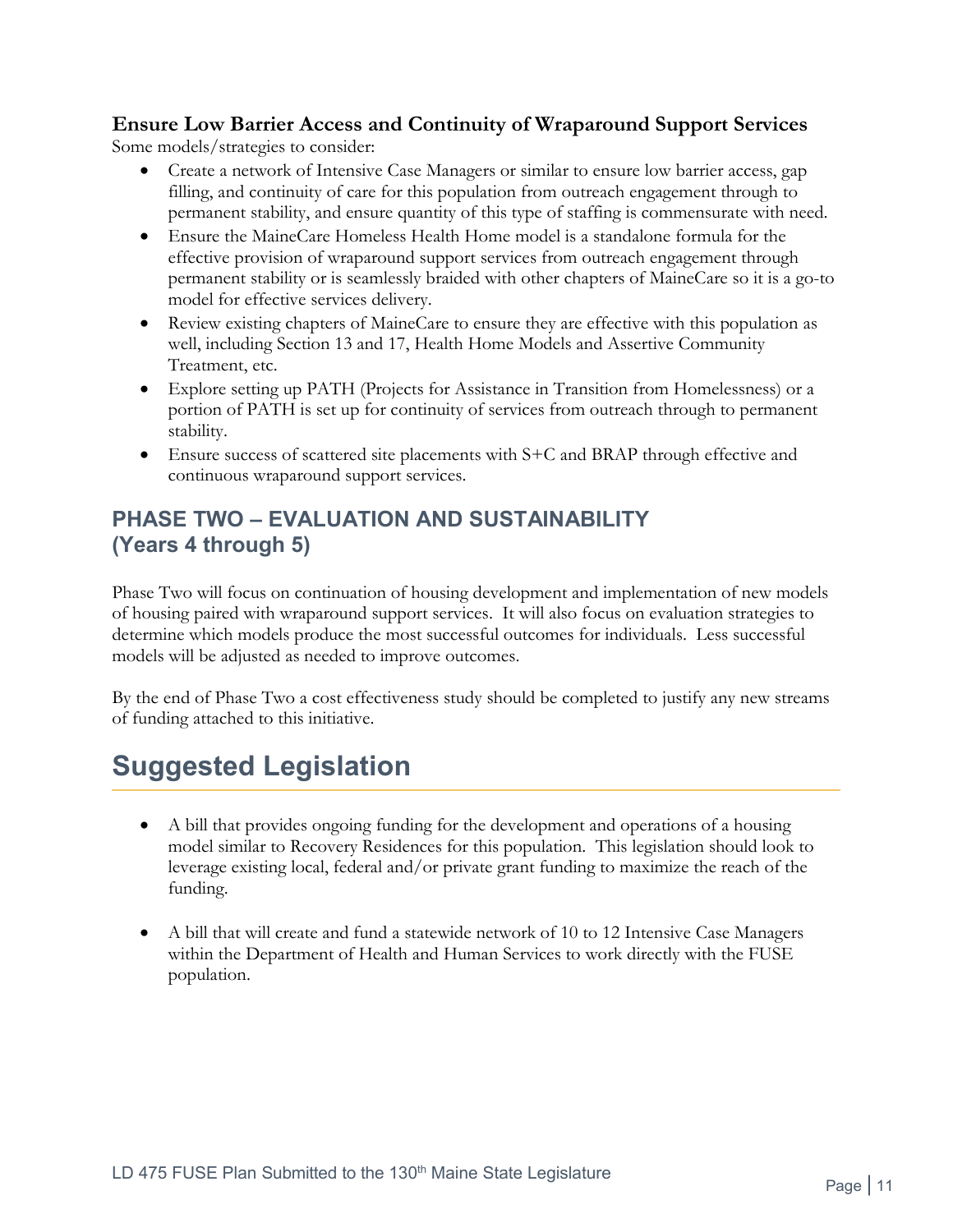# <span id="page-13-0"></span>**Group Composition and Planning Process**

## <span id="page-13-1"></span>**FUSE Collaborative Members:**

| Member           | Affiliation                              | Representation                             |
|------------------|------------------------------------------|--------------------------------------------|
| Daniel Brennan   | MaineHousing                             | Director                                   |
| Lauren Bustard   | MaineHousing                             | Senior Director Homeless Initiatives       |
| Jessica Pollard  | Department of Health and Human Services  | Commissioner's Designee                    |
| Jodie Johnson    | Department of Corrections                | Commissioner's Designee                    |
| Stephanie Primm  | Statewide Homeless Council               | Chair                                      |
| Joel Merry       | Maine Sheriffs' Association              | Sagadahoc County Sheriff                   |
| Melissa Skahan   | Northern Light Health                    | <b>Emergency Health Services</b>           |
| Lee D'Attilio    | MaineHealth                              | <b>Emergency Health Services</b>           |
| Sarah Calder     | MaineHealth                              | <b>Emergency Health Services</b>           |
| Aaron Geyer      | City of Portland                         | Municipal Officer                          |
| Aimee Brown      | Riverview Psychiatric Center             | Psychiatric Hospital                       |
| Leanne Robertson | Riverview Psychiatric Center             | Psychiatric Hospital                       |
| Ben Strick       | Spurwink                                 | Community-based Behavioral Health Services |
| Meredith Smith   | Community Health and Counseling Services | Community-based Behavioral Health Services |
| Cullen Ryan      | Maine Continuum of Care                  | Board Chair                                |
| Josh D'Alessio   | Penobscot County Health Center           | Low Barrier Emergency Shelter              |
| Oliver Bradeen   | Milestone Recovery                       | Substance Use Disorder Program/Shelter     |
| Erin Kelly       | Preble Street                            | Permanent Supportive Housing               |
| Donna Yellen     | Preble Street                            | HOUSE Project (FUSE Pilot) - Portland      |
| Carter Friend    | York County Community Action Corporation | HOUSE Project (FUSE Pilot) - Sanford       |
| Cheryl Harkins   | Homeless Voices for Justice              | Person with Lived Experience               |
| Victoria Morales | Quality Housing Coalition                | Legislator, Housing Service Provider       |
|                  |                                          |                                            |

## <span id="page-13-2"></span>**Meetings**

The Collaborative met four times during the months of September through December 2021.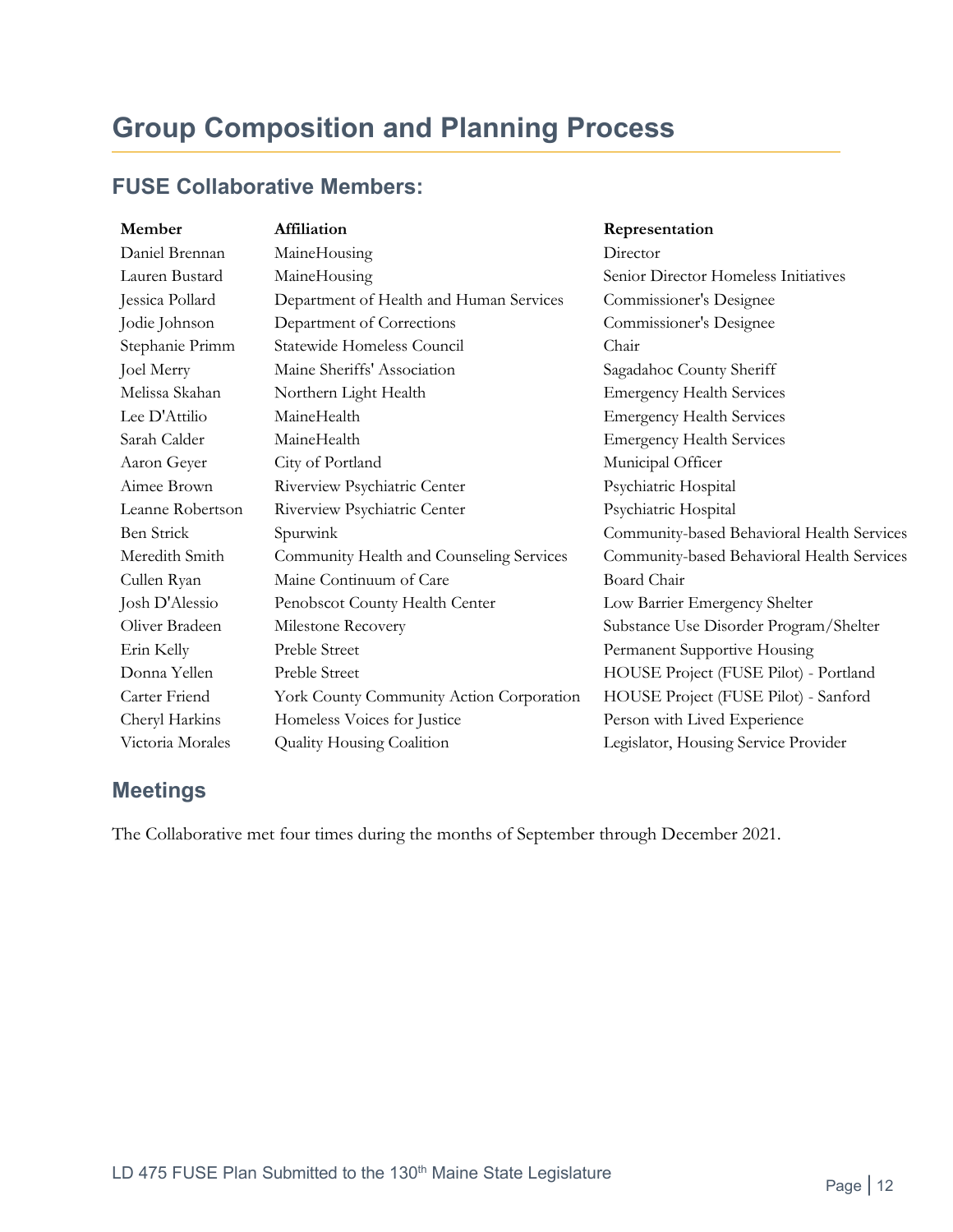# **Appendix A**

<span id="page-14-0"></span>Homeless System Re-Design Initiative Final Report and Recommendations – Corporation for Supportive Housing (CSH), June 2021

### **REGIONAL HOMELESS SYSTEM DESIGN AND IMPLEMENTATION**

Based on findings from both quantitative and qualitative analysis, along with learnings from similar states such as Alaska and Connecticut, the Statewide Homeless Council (SHC) has endorsed a multitiered strategy that includes centralized, coordinated entry and organizes the homeless response system into nine (9) local "Service Hubs". Additionally, the SHC has identified the overall need for housing and service interventions such as diversion, rapid rehousing and supportive housing as well as training, capacity and infrastructure recommendations to support the system for the long term. The Service Hubs will operate from a framework from which coordination of activities such as provider training, coordination, referrals and distribution of housing resources can be efficiently deployed. This new structure will allow homeless service providers to effectively plan and launch the new Coordinated Entry System, standardize training, engage other mainstream systems such as justice and healthcare and remove access barriers for individuals seeking support. Coordinated Entry is a consistent, streamlined process for accessing the resources available in the homeless crisis response system. Through coordinated entry, a Homeless Response Continuum of Care (CoC) ensures that the highest need, most vulnerable households in the community are prioritized for services and that the housing and supportive services in the system are used as efficiently and effectively as possible. Each Hub will determine its own governance structure and process for system engagement going forward, but with commitment to similar driving principles of personcentered care.

#### **What Is the Benefit to The Current System?**

Establishing Local Service Hubs allows for greater cooperation, coordination and equitable distribution of housing resources at a manageable level. Such an approach allows for local communities to serve people where they are and reduces pressure on organizations serving individuals in population centers. Furthermore, Local Service Hubs provide a local structure to engage mainstream systems such as Justice and Healthcare not well integrated with housing and shelter, but nonetheless integral components both driving homelessness and critical partners to ending homelessness.

#### **What Are the Responsibilities of Each Hub?**

Broadly speaking, the Service Hubs will lead the processes of Coordinated Entry within their defined geographic area in accordance to outlined policies and procedures adopted by the Coordinated Entry Committee and the CoC. This includes facilitating case conferencing meetings, management of the prioritization list and matching individuals to available housing resources. Service hubs will have at least one "Access Point" for intake into HMIS and the prioritization list alongside "Referral Partners" who work regularly with individuals experiencing housing instability.

#### **Geographic Structure of Local Service Hubs**

To better understand the landscape and array of providers in Maine, CSH utilized the GIS Mapping Software Tableau to map existing providers and resources relevant to this Re-Design Initiative. The purpose is to guide decision-making relating to the re-design and ensuring equitable distribution of resources among hubs as much as possible. In addition to mapping existing resources, this tool was